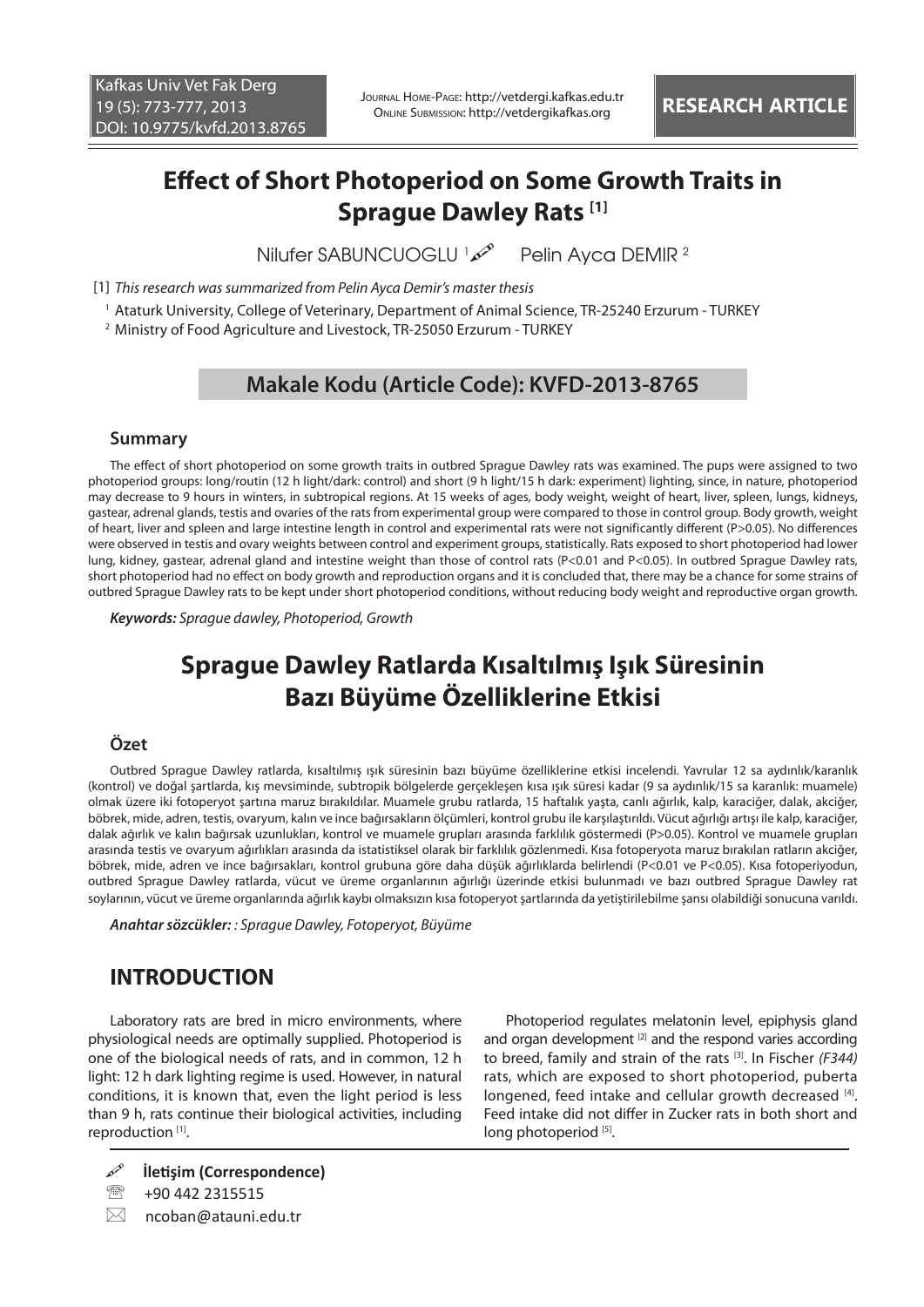It is reported that, youngers are more sensitive to photoperiod than olders, in most rodent species [6]. Pups, exposed to short lighting (6 h, daily) had less growth rate but similar feed intake, when compared to those, subjected to long  $(12 h)$  photoperiod  $^{[7]}$ .

In *F344* rats that exposed to short lighting after birth, had similar feed intake and body growth but less testis volume than the animals, kept in 12 h lighting conditions [8].

In scientific literature, very limited number of researchs, related to organ development of rodents, which were subjected to various lighting environments, is available. Short photoperiod did not effect spleen weight but inhibited testis and uterus growth in the Marsh rats [9] and short lighting regime also had a suppressive effect on adrenal growth in Wistar rats [10]. In Mongolian gerbil, uterus, testis and body weight, as weel as, feed intake were significantly affected by various environmental factors, including lighting [11]. In the male deer mice *(Peromyscus maniculatus*), short photoperiod significantly inhibited reproduction organ growth [12]. Reproduction organs of *Prairie voles* males were negatively affected by short lighting period, and females had lower uterus and ovarium weights when compared to those, kept in long photoperiod condition [13].

In mice, it is noticed that gonads were reduced in weight, when exposed to short lighting [14], but according to another research, body and testis weight were not affected by lighting methods [15]. Short photoperiod (8 h) resulted in a decrease of testis measures, feed intake, body weight, puberta period in F344 rats [8].

To the best of the authors knowledge, there is scarce knowledge in scientific literature, on the the relation between photoperiod and growth in Sprague dawley rats, one of the common used rat breed.

Energy sources of the World are not enough to meet the demands of the humanity. Energy saving methods have been in the news of both developed and developing countries, in recent years. For scientific aims, billions of rodents are still kept in artificial lighted environments, by using a serious amount of electrical energy.

The aim of present study was to compare the effect of short (9 h) and long/routin photoperiod (12 h) lighting on the growth traits of Sprague dawley pups from birth to the weeks that they reached to 200 g body weight and examine the possibility of keeping Sprague dawley rats during shortened photoperiod, just as in 'natural'conditions, in winters of subtropical regions and so the possibility of energy saving.

# **MATERIAL and METHODS**

The trial protocol was approved by the ethics committee of Ataturk University, Turkey, (number: ATA-28.11.2008 /84). Twenty out bred Sprague dawley females, 6 months of ages, in the second partrition, specific patogen free, at similar weights were divided into 2 groups. Mean weight of females were 224.1±14.6 gr for control (long/routin photoperiod: 12 h light: 12 h dark) group, 232±12.6 gr for experiment (short photoperiod: 9 h light: 15 h dark) and the females were mated and kept in individual cages (47x35x20 cm), 21±2°C and 55±5% relative humidity room conditions. White color lighting was supplied, the light intensity was 150 lux, and equally distibuted on the cage floor [1].

Pups were weighed after birth, 7<sup>th</sup>, 14<sup>th</sup> and 21<sup>st</sup> of birth day, and after preweaned on  $21^{st}$  day, the pups were seperated according to sex and transferred to the cages. The cages were 50x30x30 cm, 10 pups/cage. Feed consumption were recorded, weekly. At the end of 15<sup>th</sup> week, 10 females-10 males were randomly chosen from control and experiment cages and were starved for 12 h, anaesthetised and the abdomens were incised, *Aorta abdominalis* was cut and bleeded. The ventricles of heart were palped the residual blood was removed and the heart was weighed. The spleen, liver, kidney, ovary, testis, adrenal gland, gastear and lung were removed and weighted (CAS, Model: ME– 410). Content of the large and small intestines were removed, intestines were weighed and length of the intestines were measured by a ruler. The statistical methods were:

Model was used to analyse of birth-preweaned period, 0-3 weeks

Model was used for 4-15. weeks Model was for organs, ovary-testis analyse I. Model yij  $= \mu + C + bi + e$ ij II. Model yijk =  $\mu$  + bi + sj + (bs)ij + eijk III. Model yij  $= \mu + bi + eij$ C: Kovariance (numbers of pups), bi: Effect of experiment (photoperiod), sj: Effect of sex, (bs)ij: Interaction (experiment and sex),

SPSS 9.0 statistical programme, General Linear Model (GLM) procedure was performed.

# **RESULTS**

Mean weight values and variance analyse results for birth-preweaning period are presented in *Table 1*. Short photoperiod had not significant effect on body weight in pups, until preweaning at the end of 3. weeks of ages  $(P > 0.05)$ .

Control group (37 rats) consumed 52.32 kg; experiment group (39 rats) 53.12 kg, after preweaned period (4-15. weeks). Body weight were similar in both groups between 4. and 9. weeks (P>0.05), *(Table 2a)*. Body weight of the male and female rats was significantly different between 10-15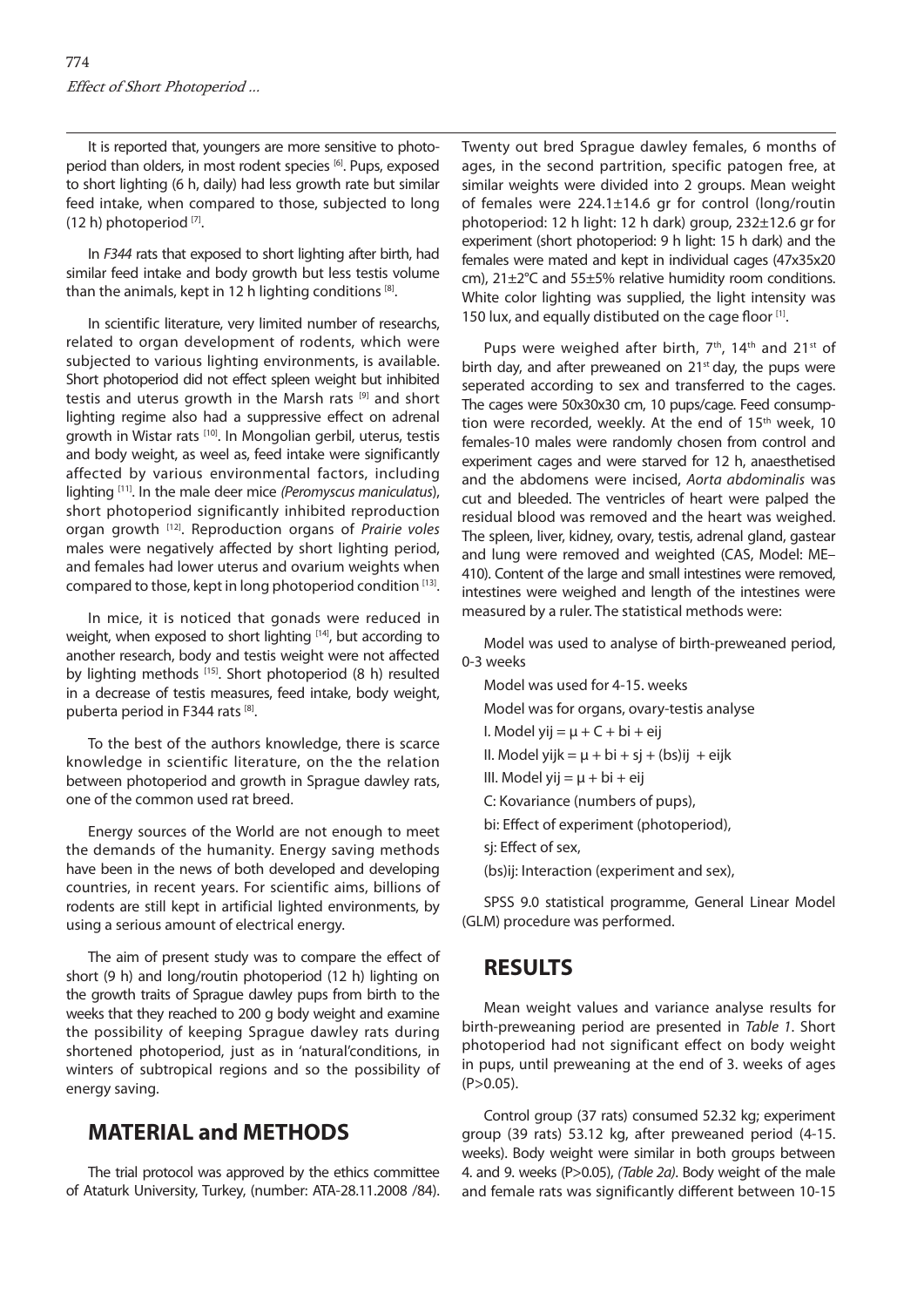#### weeks (P<0.01), *(Table 2b)*.

At the end of trial, at  $15<sup>th</sup>$  week, both groups were statistically similar in weight (P>0.05), *(Table 3)*. The weight of spleen, heart, liver and length of large intestine were also similar in control and experiment groups (P>0.05). *(Table 3)*.

The mean weight of gastear, kidneys, adrenal glands, intestines and length of small intestines of long photoperiod group were significantly higher than those of exposed to short photoperiod (P<0.05 and P<0.01), *(Table 3).* At the end of trial, at 15<sup>th</sup> week, both groups were statistically equal in testis and ovary weight (P>0.05), *(Table 4)*.

*Table 1. Mean and standard error (X±Sx) and variance analyse results of body weight between birth-preweaned [0-3 weeks] periods of pups Tablo 1. Doğum-sütten kesim arası [0-3 hafta] yavruların canlı ağırlık ortalamaları ve standart hataları (X±Sx) ile varyans analiz sonuçları*

| <b>Weeks</b>                | <b>Group</b> | N  | $X \pm Sx$       |           |  |
|-----------------------------|--------------|----|------------------|-----------|--|
|                             | Control      | 78 | $6.18 \pm 0.43$  | <b>NS</b> |  |
|                             | Experiment   | 61 | $7.33 \pm 0.43$  |           |  |
| $\overline{2}$              | Control      | 55 | 13.86±1.01       | <b>NS</b> |  |
|                             | Experiment   | 51 | 14.56±0.93       |           |  |
| 3                           | Control      | 41 | $26.52 \pm 2.01$ | <b>NS</b> |  |
|                             | Experiment   | 50 | 23.68±1.87       |           |  |
| $MC, N, n$ $c, n$ $ificant$ |              |    |                  |           |  |

#### *NS: Non-significant*

### **DISCUSSION**

Short photoperiod inhibited growth in hamsters [16,17] but stimulated in *Prairie voles* [13]. In wistar pups, exposed to 6 h lighting, body weight was lower than those of controls [7]. Six hours lighting is not natural for the World's photoperiod system and it may not be appropriate for the growth of the wistars.

*F344* rats did not reduced body weight and feed intake when exposed to short lighting [8]. Similar result is obtained in the present research and the body weight of Sprague dawley rats, until 15th week and the growth was not affected by the 9 h lighting regime. Some rodent strains were recorded not to be very sensitive to photoperiod [18], however, some researchers declared that the photoperiod had a significant effect on growth of the laboratory rodents [19].

*F344* and Brown Norway rats reacted to 8 h lighting by reducing feed intake and body weight, where as body weight of Harlan Sprague dawleys decreased about 5-10% [3]. It is recorded that, if *F344* rats, which were exposed to short photoperiod after a long photoperiod term, their growth traits were negatively effected, but if they were exposed to short lighting regime just after birth, the lighting time had no negative effect on the growth traits [19].

In present study, growth traits of Sprague Dawley rats were not affected by experiment but sex (P<0.05 ve

| <b>Table 2a.</b> Mean and standard error $(X \pm Sx)$ and variance analyse results of body weight after preweaned [4-9 weeks] period of rats<br>Tablo 2a. Sütten kesim sonrası [4-9. hafta] ratların canlı ağırlık ortalamaları ve standart hataları (X±Sx) ile varyans analiz sonuçları |            |                 |                 |                 |                  |                   |                   |
|------------------------------------------------------------------------------------------------------------------------------------------------------------------------------------------------------------------------------------------------------------------------------------------|------------|-----------------|-----------------|-----------------|------------------|-------------------|-------------------|
| <b>Groups</b>                                                                                                                                                                                                                                                                            | <b>Sex</b> | 4. Weeks        | 5. Weeks        | 6. Weeks        | 7. Weeks         | 8. Weeks          | 9. Weeks          |
| Control                                                                                                                                                                                                                                                                                  | M          | $44.19 \pm 1.4$ | $64.00 + 5.0$   | $95.53 \pm 6.8$ | $136.97 + 8.1$   | $161.83 \pm 10.6$ | 179.88±11.0       |
|                                                                                                                                                                                                                                                                                          | F          | $41.52 \pm 1.4$ | $57.95 \pm 5.0$ | 84.97±6.8       | $108.76 \pm 8.1$ | $119.23 \pm 10.6$ | 130.60±11.0       |
| Experiment                                                                                                                                                                                                                                                                               | M          | $41.73 \pm 1.7$ | $59.93 \pm 6.1$ | $87.05 \pm 8.3$ | 118.08±9.9       | $136.63 \pm 12.9$ | $150.51 \pm 13.4$ |
|                                                                                                                                                                                                                                                                                          | F          | $40.24 \pm 1.6$ | $62.86 \pm 5.5$ | $87.55 \pm 7.4$ | $111.77\pm8.8$   | $131.17 \pm 11.6$ | 140.82±12.0       |
| Sex                                                                                                                                                                                                                                                                                      |            | <b>NS</b>       | <b>NS</b>       | <b>NS</b>       | <b>NS</b>        | <b>NS</b>         |                   |
| Experiment                                                                                                                                                                                                                                                                               |            | <b>NS</b>       | <b>NS</b>       | <b>NS</b>       | <b>NS</b>        | <b>NS</b>         | <b>NS</b>         |
| Sex x Experiment                                                                                                                                                                                                                                                                         |            | <b>NS</b>       | <b>NS</b>       | <b>NS</b>       | <b>NS</b>        | <b>NS</b>         | <b>NS</b>         |
| $NS: Non-significant, * P<0.05$                                                                                                                                                                                                                                                          |            |                 |                 |                 |                  |                   |                   |

*Table 2b. Mean and standard error (X±Sx) and variance analyse results of body weight after preweaned [10-15 weeks] periods of rats*

| <b>Table 2b.</b> Sütten kesim sonrası [10-15. hafta] ratların canlı ağırlık ortalamaları ve standart hataları (X±Sx) ile varyans analiz sonuçları |            |                   |                   |                   |                   |                   |             |
|---------------------------------------------------------------------------------------------------------------------------------------------------|------------|-------------------|-------------------|-------------------|-------------------|-------------------|-------------|
| <b>Experiment Groups</b>                                                                                                                          | <b>Sex</b> | 10. Weeks         | 11. Weeks         | 12. Weeks         | 13. Weeks         | 14. Weeks         | 15. Weeks   |
| Control                                                                                                                                           | F          | $190.53 \pm 13.3$ | $211.92 \pm 11.2$ | 230.29±12.7       | 241.39±13.2       | 256.86±15.4       | 278.06±16.1 |
|                                                                                                                                                   | M          | 157.50±11.9       | $160.30 \pm 10.0$ | 169.70±11.3       | $175.11 \pm 11.8$ | 180.59±13.7       | 184.07±14.4 |
| Experiment                                                                                                                                        |            | $190.53 \pm 13.3$ | $211.92 \pm 11.2$ | 230.29±12.7       | 241.39±13.2       | $256.86 \pm 15.4$ | 278.06±16.1 |
|                                                                                                                                                   | M          | $157.50 \pm 11.9$ | $160.30 \pm 10.0$ | $169.70 \pm 11.3$ | $175.11 \pm 11.8$ | 180.59±13.7       | 184.07±14.4 |
| Sex                                                                                                                                               |            | **                | $**$              | **                | **                | $**$              | **          |
| Experiment                                                                                                                                        |            | <b>NS</b>         | <b>NS</b>         | <b>NS</b>         | <b>NS</b>         | <b>NS</b>         | <b>NS</b>   |
| Sex x Experiment                                                                                                                                  |            | <b>NS</b>         | <b>NS</b>         | <b>NS</b>         | <b>NS</b>         | <b>NS</b>         | <b>NS</b>   |
| <b>NS:</b> Non-significant, $* P < 0.05$                                                                                                          |            |                   |                   |                   |                   |                   |             |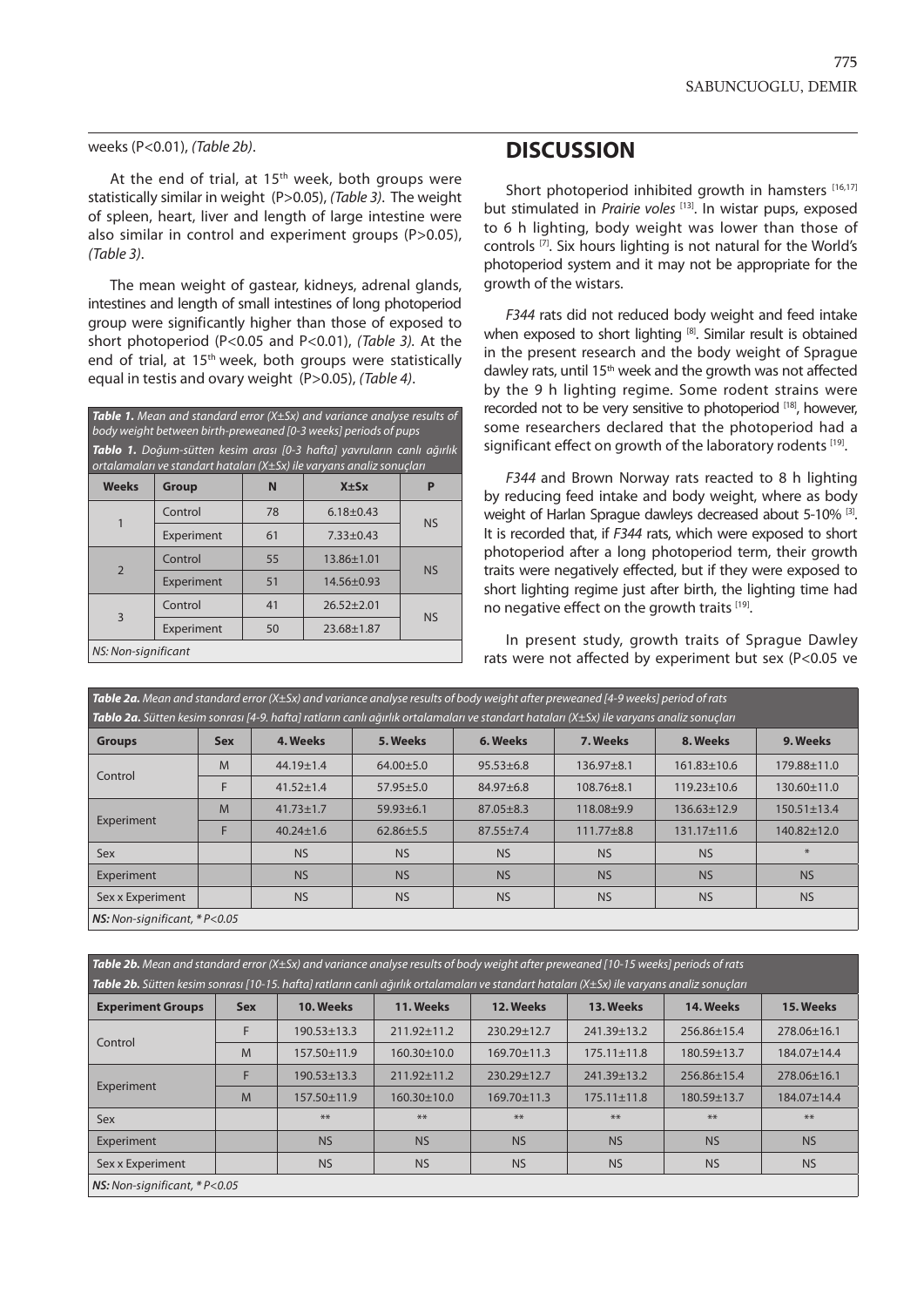*Table 3. Mean and standard error (X±Sx) and variance analyse results of body weight and organ weight*

*Tablo 3. Canlı ağırlık, organ ağırlık ortalamaları ve standart hataları (X±Sx) ile varyans analiz sonuçları*

| <b>Traits</b>                                            | <b>Control</b>   | <b>Experiment</b> | P         |  |  |  |
|----------------------------------------------------------|------------------|-------------------|-----------|--|--|--|
| Body weight (g)                                          | 223.84±2.84      | $215.90 + 2.84$   | <b>NS</b> |  |  |  |
| Spleen (g)                                               | $0.50 + 0.02$    | $0.44 \pm 0.02$   | <b>NS</b> |  |  |  |
| Heart $(q)$                                              | $0.87 + 0.04$    | $0.78 + 0.04$     | <b>NS</b> |  |  |  |
| Liver (g)                                                | $7.21 \pm 0.25$  | $7.79 + 0.25$     | <b>NS</b> |  |  |  |
| Kidneys (g)                                              | $2.07 \pm 0.05$  | $1.90 \pm 0.05$   | $*$       |  |  |  |
| Adrenal glands (g)                                       | $0.13 \pm 0.01$  | $0.09 + 0.01$     | **        |  |  |  |
| Gastear (g)                                              | $1.74 \pm 0.08$  | $1.49 + 0.08$     | 圣         |  |  |  |
| Large intestine (cm)                                     | 15.40±0.47       | $13.95 \pm 0.47$  | <b>NS</b> |  |  |  |
| Small intestine (cm)                                     | 99.00±1.50       | $91.05 \pm 1.50$  | **        |  |  |  |
| Intestine total (q)                                      | $14.18 \pm 0.43$ | $13.17 + 0.43$    | **        |  |  |  |
| Lungs (g)                                                | $1.78 + 0.08$    | $1.44 \pm 0.08$   | **        |  |  |  |
| <b>NS:</b> Non-significant, $* P < 0.05$ , $** P < 0.01$ |                  |                   |           |  |  |  |

*Table 4. Mean and standard error (X±Sx) and variance analyse results of ovary and testis weight*

*Tablo 4. Ovaryum ve testis ağırlık ortalamaları, standart hataları (X±Sx) ile varyans analiz sonuçları*

| <b>Reproductive</b><br>Organ | <b>Group</b> | N  | $X \pm S X$     | P         |  |  |
|------------------------------|--------------|----|-----------------|-----------|--|--|
| Ovary $(q)$                  | Control      | 10 | $0.10 + 0.01$   | <b>NS</b> |  |  |
|                              | Experiment   | 10 | $0.25 + 0.08$   |           |  |  |
| Testis (q)                   | Control      | 10 | $2.57 \pm 0.09$ | <b>NS</b> |  |  |
|                              | Experiment   | 10 | $2.47 + 0.09$   |           |  |  |
| <b>NS:</b> Non-significant   |              |    |                 |           |  |  |

P<0.01). Males had significantly higher weight than females and the result was previously confirmed by Poyraz<sup>[1]</sup>.

In the marsh rice rat *(Oryzomys palustris)* and Siberian hamsters, short photoperiod was reported to be ineffective on spleen growth [20]. In the present study, spleen, heart and liver weight of rats, also length of large intestines were not affected by 9 h lighting regime. Rats, subjected to 12 h light: 12 h dark photoperiod, had higher adrenal glands than those exposed to 9 h lighting, the present results were in accordance with those reported for Wistar rats [10]. Adrenal glands were noticed to be most sentisitive tissue to the photoperiod in Sprague dawley and Wistar rats [10].

In scientific literature the researches, examining the relation between photoperiod and organ weight are very limited. It is thought that, the results may be present the reference values, for better understanding the photoperiodic response of Sprague dawley out bred rats.

Testis and ovary weight of rats were not affected significantly by short photoperiod lighting (P>0.05), *(Table 4)*, including pubertal period. It is reported that, 12, 14 and 16 h lighting were not effected the ovary weights of *Oryzomys palustris* [20].

In mice, it is declared that testis weight was not effected by short photoperiod [15] but another research determined a reduction in gonads of females  $[14]$ . In marsh rice rats, testis, ovary and uterus growth were significantly and negativelyl affected by short photoperiod [9]. Similar results were declared for also deer mice (*Peromyscus maniculatus*) and some hamster strains [12,21].

Reproductive organ growth were inhibited by short photoperiod in *Prairie voles* males, but fertilization was not impressed both in males and females [13]. Before puberta, *F344* rats, subjected to short (8 h) had similar reproduction organ weight when compared to the ones, kept in long photoperiod regime (16 h)  $[8]$ . Presents results stated that, weights of testis and ovary in Sprague Dawley rats were not impressed by 9 h photoperiod, however, some of the strains of Harlan Sprague dawleys, like ACI, BUF and PVG males had lower (5-20%) testis weight than those kept in long photoperiod lighting [3].

When compared to previous results, it is noticed that reaction of the rodents to photoperiod may significantly differ, according to the species, breed, strain, family of the animals. It is conluded that, there may be a possibility for reducing routin the artificial lighting (12 L: 12 D) up to 25% in rat breeding systems, without a decrease in body, testis and ovary weight. If supported by advance researches, lighting periods may be reduced/adapted to the flocks, species, strains of the animals, so that there will be a chance to save the electrical energy of the World.

It is also thought that, breeding/keeping procedures of the laboratory animals should be re-arranged according to the breed, strains and family of the animals and lighting needs of rodents should be discussed for each species.

#### **REFERENCES**

**1. Poyraz O:** Laboratuvar Hayvanları Bilimi. Kardelen Yayınevi, Ankara, 2000.

**2. Edmonds K, Riggs L, Masden T:** Effects of photoperiod, melatonin, and the pineal gland on compensatory gonadal hypertrophy during postnatal development in the marsh rice rat *(Oryzomys palutris). Zool Sciences,* 22, 763-774, 2005.

**3. Francisco NR, Raymond CM, Heideman PD:** Short photoperiod inhibition growth in body mass and reproduction in ACI, BUF and PVG inbred rats. *Reproduction*, 128, 857-862, 2004.

**4. Heideman PD, Sylvester CJ:** Reproductive photoresponsiveness inunmanipulated Fischer 344 laboratory rats. *Biol Reprod*, 57, 134-138, 1997.

**5. Larkin LM, Moore BJ, Stern JS, Horwitz BA:** Effect of photoperiod on body weight and food intake of obese and lean Zucker rats. *Life Sci*, 49, 735-745, 1991.

**6. Freeman DA, Goldman BD:** Photoperiod nonresponsive Siberian hamsters: The effect of age on the probability of nonresponsiveness. *J Biol Rhythms*, 12, 110-121, 1997.

**7. Boon P, Visser H, Daan S:** Effect of photoperiod on body mass and daily energy intake and energy expenditure in young rats. *Physiol Behav*, 62, 913-919, 1997.

**8. Shoemaker MB, Heideman PD:** Reduced body mass, food intake and testis size in response to short photoperiod in adult *F344* rats. *BMC*